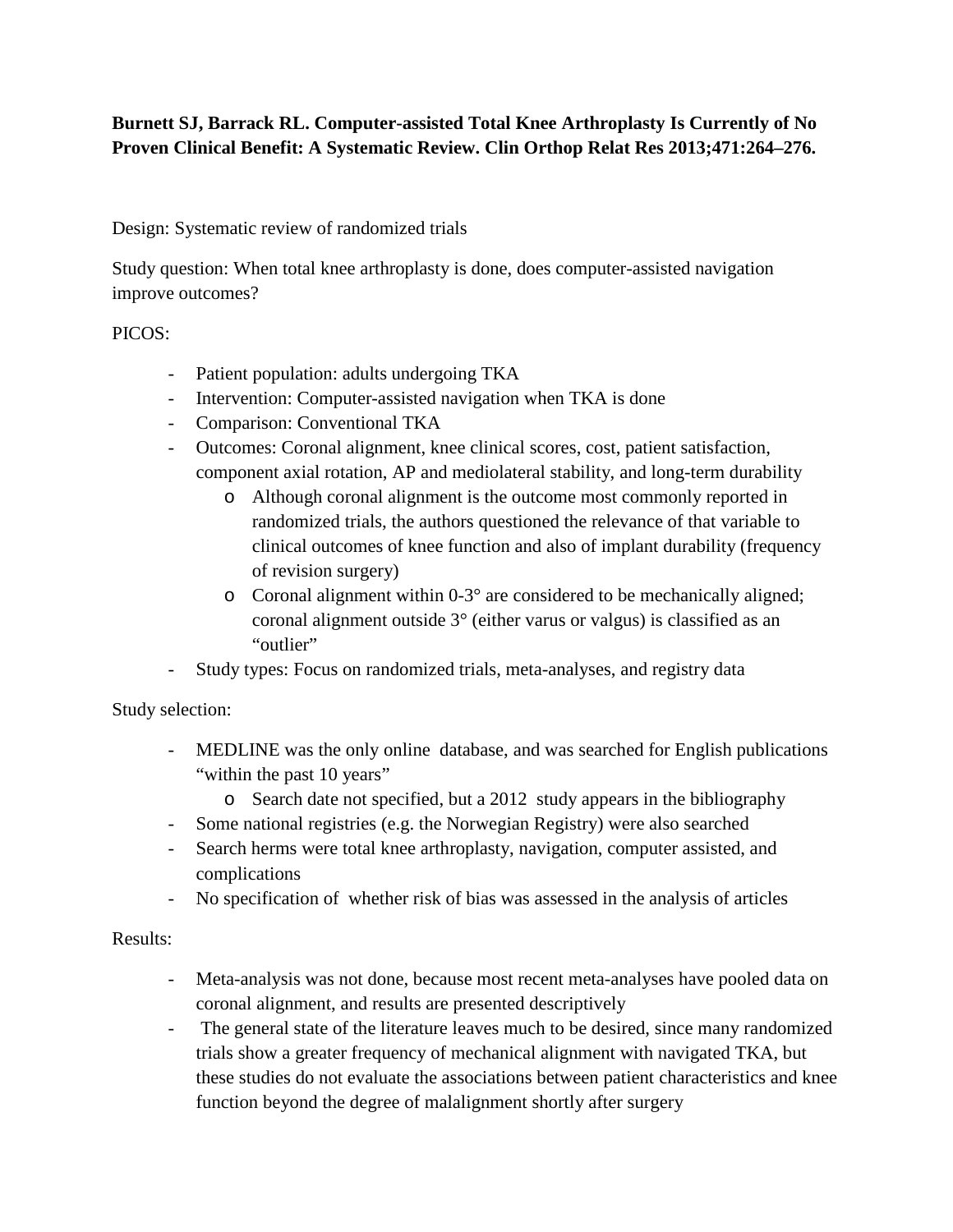- One meta-analysis of studies published before 2008 reported improved coronal alignment with navigated TKA (95%) compared with conventional TKA (66%)
	- o However, no differences in knee function or complications were found
- A Norwegian arthroplasty register reported a higher rate of revision at two years with navigated TKA compared to conventional TKA, attributing the difference to the recent introduction of navigated arthroplasty and the resultant learning curve associated with the technical aspects of navigated TKA
- RCTs (e.g., Harvie 2012) which have reported better coronal alignment have not found differences between navigated and conventional TKA for outcomes such as Knee Society, SF-36, Western Ontario and McMaster Universities Osteoarthritis Index (WOMAC), and patient satisfaction scores five years after surgery
- The pattern that emerges is one of studies reporting fewer alignment outliers with TKA, but not showing (and often not even reporting) differences with respect to clinical outcome scores
- Costs of navigated TKA are greater than for conventional TKA because of increased operating room time, additional computer processing time, pin and tracker placement, and analysis of intraoperative data

Authors' conclusions:

- Computer navigation of TKA improves coronal alignment and reduces the frequency of radiographic outliers
- Despite this fact, improvements in functional outcomes, revision rates, or implant survival have not been shown
- The search was restricted to the past 10 years to exclude studies of nascent technology and include only contemporary literature with improved technique
- Sagittal plane and axial alignment have been less studied than coronal alignment
- Alignment goals of a neutral mechanical axis are not the correct goal, since individual patient anatomical factors require that adjustments be made
	- o Factors other than limb alignment may affect the long-term durability of TKA; dynamic loading of the knee is multifactorial, and the criteria of 0-3° may not predict long-term survival of the implant
- Future clinical trials should document clinical function and revision rates with longterm outcome data

## Comments:

- The authors searched only a single online database and a single national registry, and did not specify the date of the search; since studies dated 2012 were included in the references, the search was probably done close to the publication date
- Despite the marginal quality of the search strategy and the lack of discussion of risk of bias, the authors did identify a general weakness of the literature on navigated